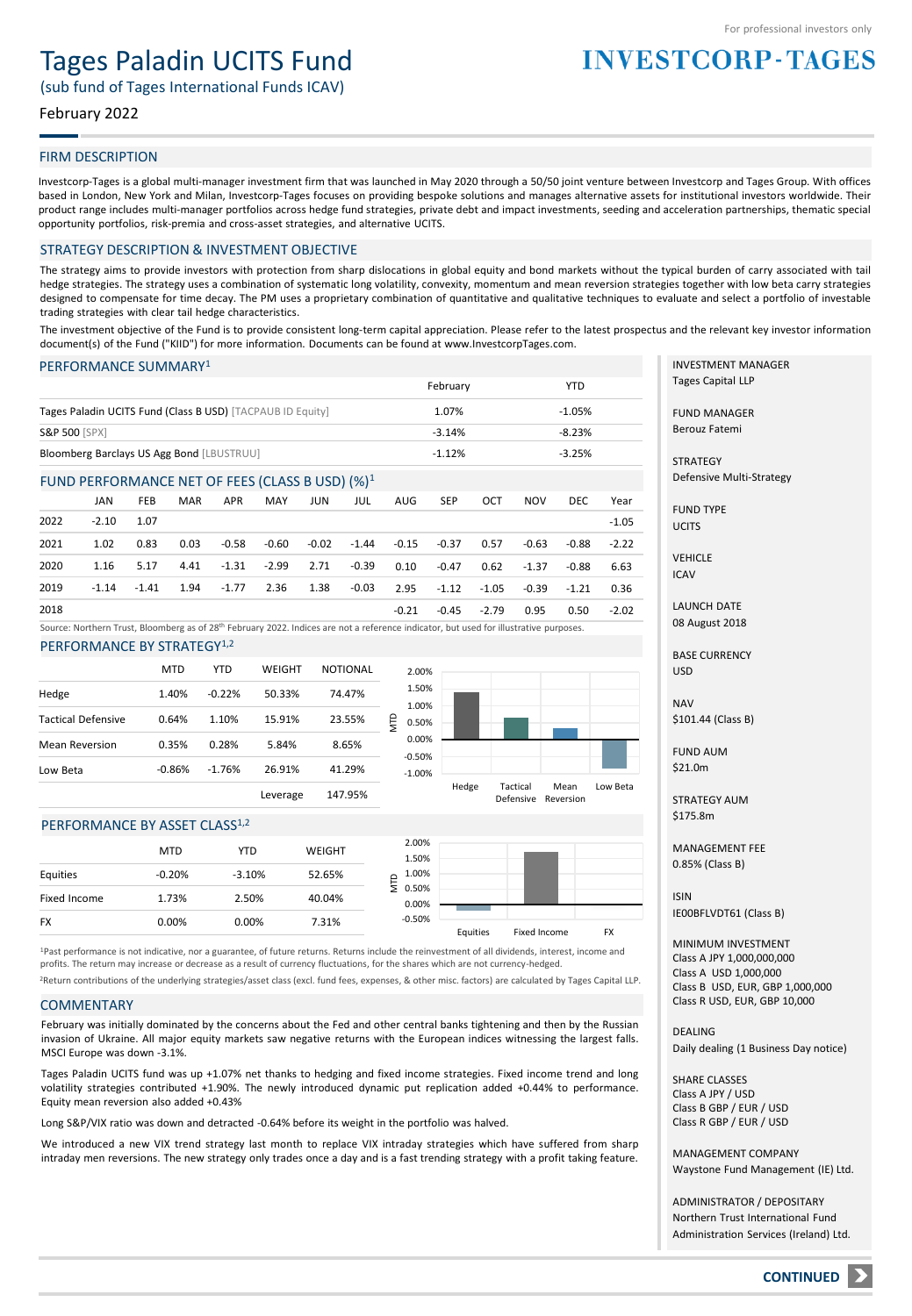# Tages Paladin UCITS Fund

**INVESTCORP-TAGES** 

(sub fund of Tages International Funds ICAV)

February 2022

## NOTIONAL BREAKDOWN BY STRATEGY **RISK ALLOCATION BY STRATEGY**



# NOTIONAL BREAKDOWN BY ASSET CLASS



## TAIL HEDGE SCORE\*



\*The tail hedge score is a metric which estimates the expected recovery rate of the Paladin Fund for each risk factor. It is based on historical monthly returns over the last three and ten years.



# **VOLATILITY**



### MONTHLY EXPECTED SHORTFALL (95% cVAR)



# RISK & REWARD PROFILE

| <b>Lower risk</b> |                                |  | <b>Higher risk</b> |                                 |  |  |  |
|-------------------|--------------------------------|--|--------------------|---------------------------------|--|--|--|
|                   | <b>Typically lower rewards</b> |  |                    | <b>Typically higher rewards</b> |  |  |  |
|                   |                                |  |                    |                                 |  |  |  |

Risk Scale from the key investor information document(s) of the Fund ("KIID"). Risk 1 does not mean a risk-free investment. This indicator may change over time. Please refer to the risk glossary at the back of this document.

Investcorp 48 Grosvenor Street, London, W1K 3HW Tel: +44 (0)20 3743 3476

Email: [IR-EU@investcorp.com](mailto:IR-EU@investcorp.com)



Long Volatilus<br> **Best Performing Fund over a 2 Year Period**<br>
Tages Paladin UCITS Fund<br> *(Investorp-Tages)* 

Please click [here](https://thehedgefundjournal.com/wp-content/uploads/2021/03/UCITS-Hedge-Awards-2021-Winners-List.pdf) for proof of award. Awards are not an indicator for future performance.